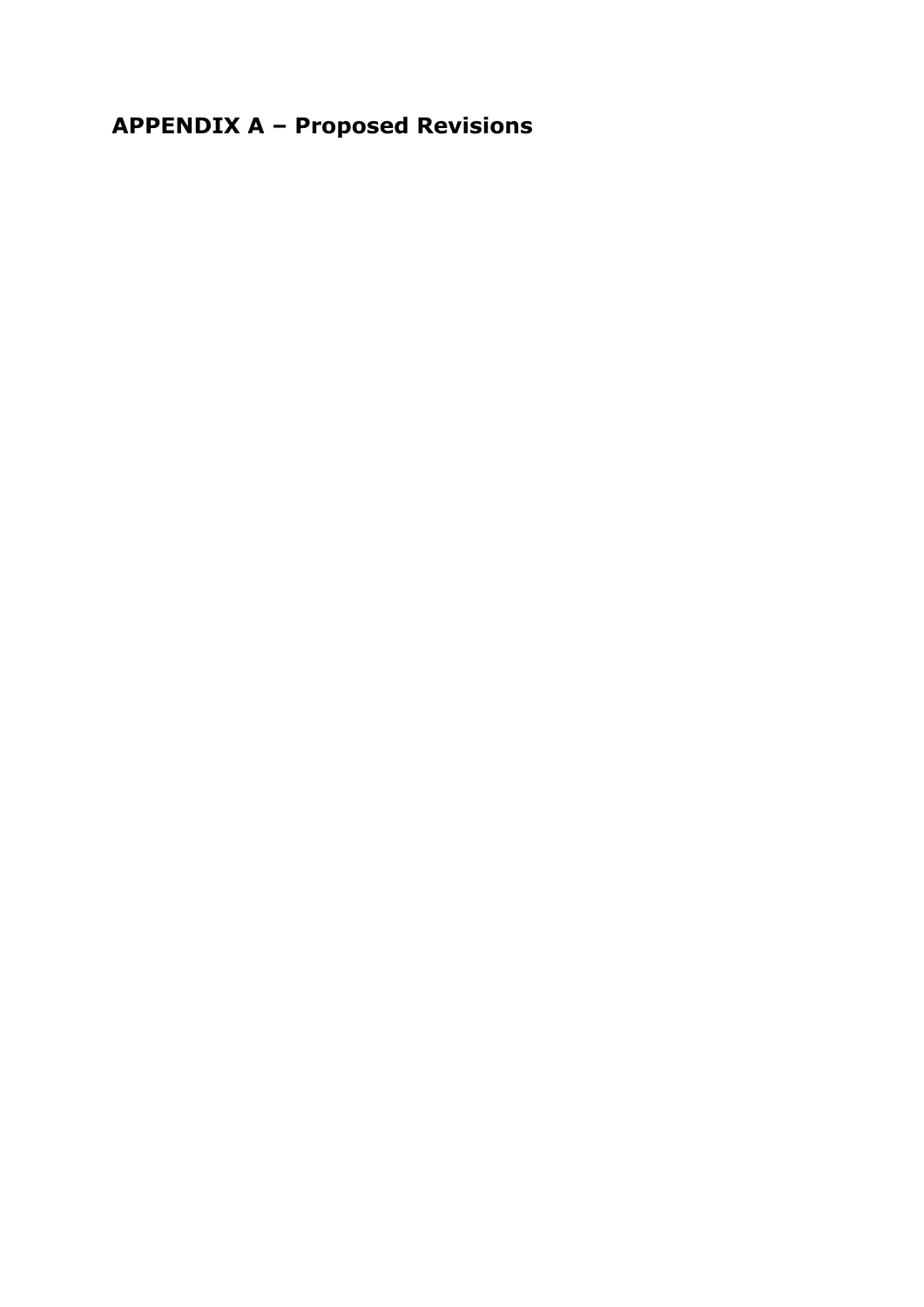# **ARTICLE 6 – OVERVIEW AND SCRUTINY COMMITTEES**

## 6.01 Terms of Reference

The Council will appoint the Overview and Scrutiny Committees set out in the **left hand column of the** table below to discharge the functions conferred by section 21 of the Local Government Act 2000, the Police and Justice Act 2006, or regulations under section 32 of the Local Government Act 2000 in relation to the matters set out in the second column of the same table. Each overview and scrutiny committee will be responsible for scrutinising policy framework documents that fall within their respective terms of reference.

## **6.02 Each Overview and Scrutiny Committee will primarily hold to account the Cabinet Member(s) (as set out in each table) but can call other Cabinet Members to account as appropriate.**

| <b>Strategic Leadership and Corporate Service</b>                                                                                                                                                                                                                                                                                                                                                                                                                                                                                                                                                                                                            | <b>Planning, Transport and Development</b>                                                                                                                                                                                                                                                                                                                                                                                                                                            |
|--------------------------------------------------------------------------------------------------------------------------------------------------------------------------------------------------------------------------------------------------------------------------------------------------------------------------------------------------------------------------------------------------------------------------------------------------------------------------------------------------------------------------------------------------------------------------------------------------------------------------------------------------------------|---------------------------------------------------------------------------------------------------------------------------------------------------------------------------------------------------------------------------------------------------------------------------------------------------------------------------------------------------------------------------------------------------------------------------------------------------------------------------------------|
| <b>Overview and Scrutiny Committee</b>                                                                                                                                                                                                                                                                                                                                                                                                                                                                                                                                                                                                                       | <b>Overview and Scrutiny Committee</b>                                                                                                                                                                                                                                                                                                                                                                                                                                                |
| Leader; and Cabinet Member for Corporate<br><b>Services</b><br>Reviewing performance and ensuring<br>appropriate action is identified and executed<br>to remedy performance issues<br><b>Asset Management</b><br>٠<br>Communications<br><b>Human Resources</b><br>$\bullet$<br>Business Transformation and the Corporate<br><b>Improvement Programme</b><br>Equalities<br>$\bullet$<br>Scrutinising <b>whether</b> standards of                                                                                                                                                                                                                              | Cabinet Member for Planning, Transport and<br>Development<br>The Council's contribution to securing<br>$\bullet$<br>sustainable construction with respect to<br>development in the borough.<br>Spatial planning including the Local<br>$\bullet$<br>Plan -Development Framework-and<br>other spatial planning documents<br>including Development Plan<br>Documents, Development Management<br>policies and development briefs<br>Transport and Infrastructure (including<br>$\bullet$ |
| governance and conduct are <b>being</b> achieved<br>throughout the business of the Council<br>Customer service<br>Corporate finance including regular budget<br>$\bullet$<br>monitoring<br><b>The Capital Programme</b><br>Information Technology including scrutiny<br>of the shared service<br>Council Tax and Housing Benefit including<br>$\bullet$<br>the Revenues and Benefits Shared Service<br>Mid Kent Improvement Partnership<br>$\bullet$<br>Democratic Services including electoral<br>$\bullet$<br>services and member services<br><b>Electoral services</b><br>Procurement, Property Services and<br>$\bullet$<br><b>Facilities Management</b> | Highways, Parking, Park and Ride and<br>Public Transport)<br>Development Management including<br>$\bullet$<br>planning enforcement and land charges<br>Landscape and Conservation<br>$\bullet$<br><b>Building Control</b><br>$\bullet$                                                                                                                                                                                                                                                |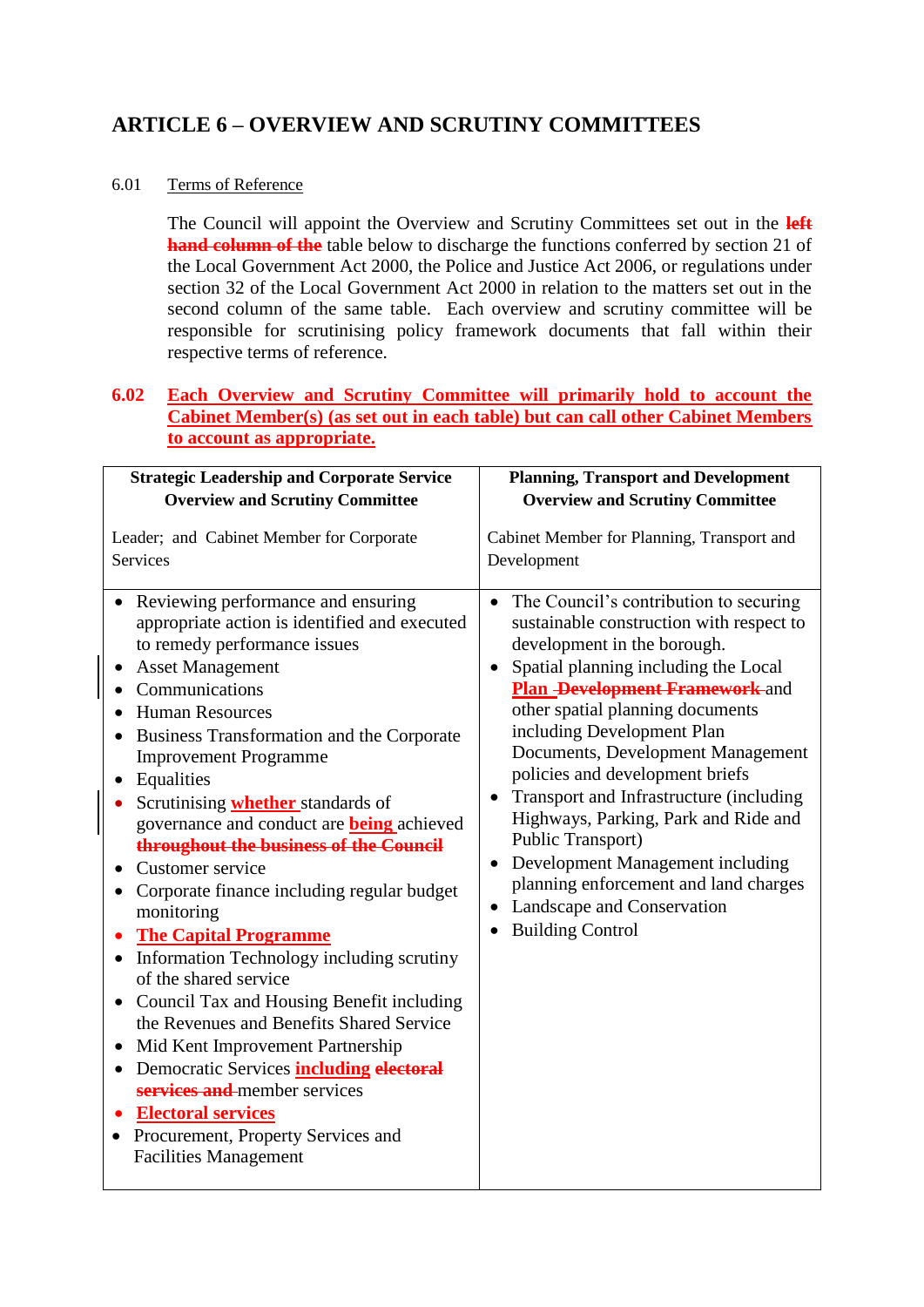## Scrutiny Coordinating Committee

 $\overline{\phantom{a}}$ 

A Committee consisting of the Chairmen and Vice Chairmen of the four Overview and Scrutiny Committees, to be called the Scrutiny Coordinating Committee shall meet from time to time to consider matters relating to the conduct, performance and procedures of the Committees; to develop mechanisms for addressing cross cutting issues; and to prevent duplication in the work of the individual committees.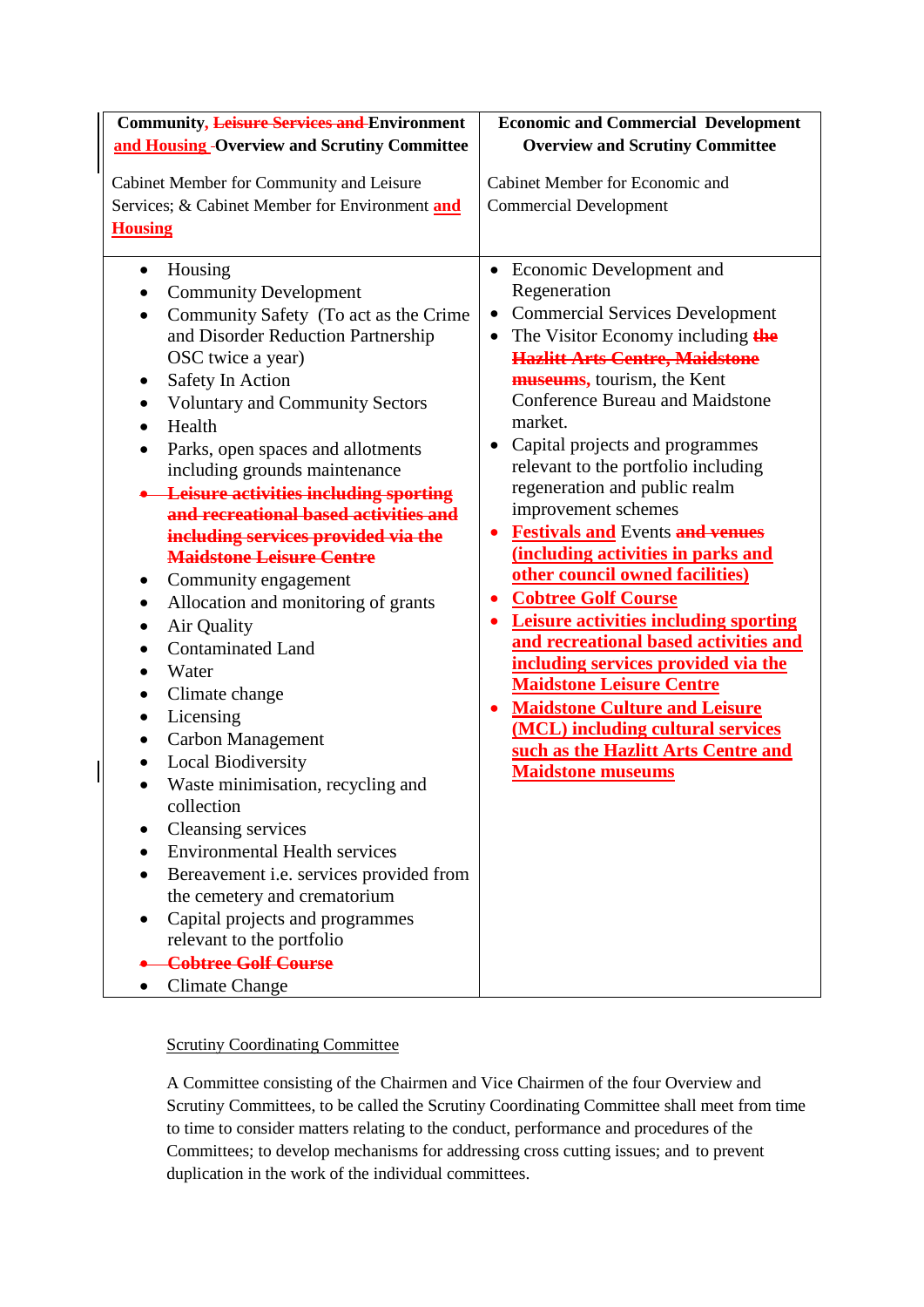#### 6.02 General role

Within their terms of reference Overview and Scrutiny Committees will:

- (a) Review and/or scrutinise decisions made or actions taken in connection with the discharge of any of the Council's functions. This would include looking at decisions after they have been implemented;
- (b) Make reports and/or recommendations to the full Council and/or the Executive and/or any other Committee in connection with the discharge of any functions (the decision making power remains with the original decision taker);
- (c) Consider any matter affecting the area or its inhabitants; and
- (d) Exercise the right to call in, for reconsideration, executive decisions not yet implemented by the Executive and/or any other Committees or officers.
- 6.03 Specific functions
	- (a) **Policy development and review.** Overview and Scrutiny Committees may:
		- (i) Assist the Council and the Executive in the development of its budget and policy framework by in depth analysis of policy issues;
		- (ii) Conduct research with the community and other consultation in the analysis of policy issues and possible options;
		- (iii) Consider and implement mechanisms to encourage and enhance community participation in the development of policy options;
		- (iv) Question Members of the Executive, Members of Committees and chief officers about their views on issues and proposals affecting the area; and
		- (v) Liaise with other external organisations operating in the area, whether national, regional or local to ensure that the interests of local people are enhanced by collaborative working.
	- (b) **Scrutiny.** Overview and Scrutiny Committees may:
		- (i) Review and scrutinise the decisions made by and performance of the Executive, other Committees and Council Officers both in relation to